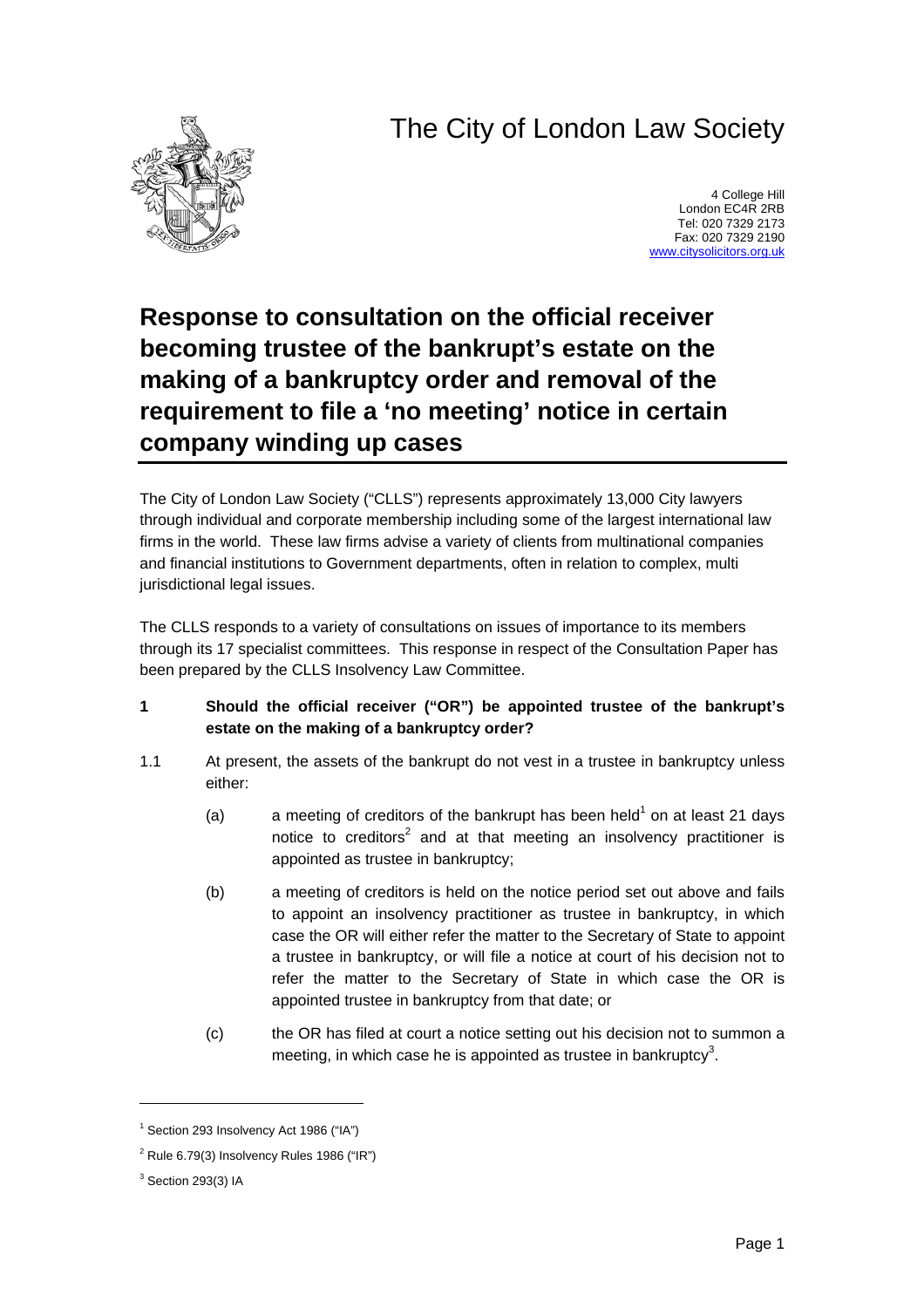This means that there is a period of delay between the making of the bankruptcy order and the appointment of a trustee in bankruptcy, during which period the OR is appointed only as receiver and manager of the bankrupt's estate<sup>4</sup>[,](#page-1-0) and has limited powers to deal with and no power to dispose of the bankrupt's property. During this period,there is the possibility of the value of assets diminishing<sup>5</sup> or of the assets being dissipated. Further, this hiatus can cause confusion for debtors and creditors alike, where they are not familiar with the bankruptcy regime.

The CLLS notes that the proposals put forward by the Insolvency Service, for the OR to be appointed as trustee in bankruptcy from the making of the bankruptcy order, would lessen these risks as control of all assets of the bankrupt would pass to the OR, and would also clarify the extent of the OR's powers prior to any meeting of creditors. In addition, it would facilitate the process for the OR to apply to the Secretary of State for the urgent appointment of an insolvency practitioner as trustee in bankruptcy in urgent cases.

- 1.2 The CLLS notes the importance of the appointment of insolvency practitioners as trustees in bankruptcy in cases where there are assets to be realised, particularly using the anti-avoidance provisions set out in the IA. It is noted that the OR will retain the power to call a meeting of creditors under s.293(1) IA, and the right to refer the matter to the Secretary of State for appointment of an insolvency practitioner as trustee in bankruptcy, meaning that the "outsourcing" of such complex bankruptcies should not be affected by the proposals.
- 1.3 The CLLS also notes that the proposals to do away with the need for the OR to file a 'no meeting' notice where no meeting under s.293 IA is to be called (because the OR has already been appointed as trustee in bankruptcy) would lessen the administrative burden on the OR and create cost savings. While the CLLS would not hold the opinion that changes to the IA or IR should be made with the goal of lessening the administrative burden on the OR or cutting costs, the CLLS notes that, in an economic climate where the number of bankruptcies is rising, these are ancillary benefits of the changes proposed.
- 1.4 The CLLS is therefore in favour of the proposal that the official receiver should be appointed trustee of the bankrupt's estate on the making of a bankruptcy order.
- **2 Should the term 'interim receiver' change to 'receiver' to better reflect his or her new function?**
- 2.1 The CLLS has no objection to the change of term of any person appointed the protect the debtor's property under s.286(1) IA from 'interim receiver'. However, the use of 'receiver' may cause some confusion for creditors, receivers also being appointed under the Law of Property Act 1925/security in respect of property. It is suggested that the term used mirrors the corporate approach and that 'provisional trustee' is used.
- 2.2 The CLLS notes that a proposal to allow the appointment of an insolvency practitioner rather than the OR as an interim receiver on a creditor's petition is the subject of a separate consultation. This note does not deal with that proposal.

 $\frac{1}{4}$  $4$  Section 287(1) IA

<span id="page-1-1"></span><span id="page-1-0"></span> $^5$  Although the OR as receiver does have the power under s.287(2) to sell or dispose of "perishable goods … and any other goods … the value of which is likely to diminish if they are not disposed of" under s.287(2) IA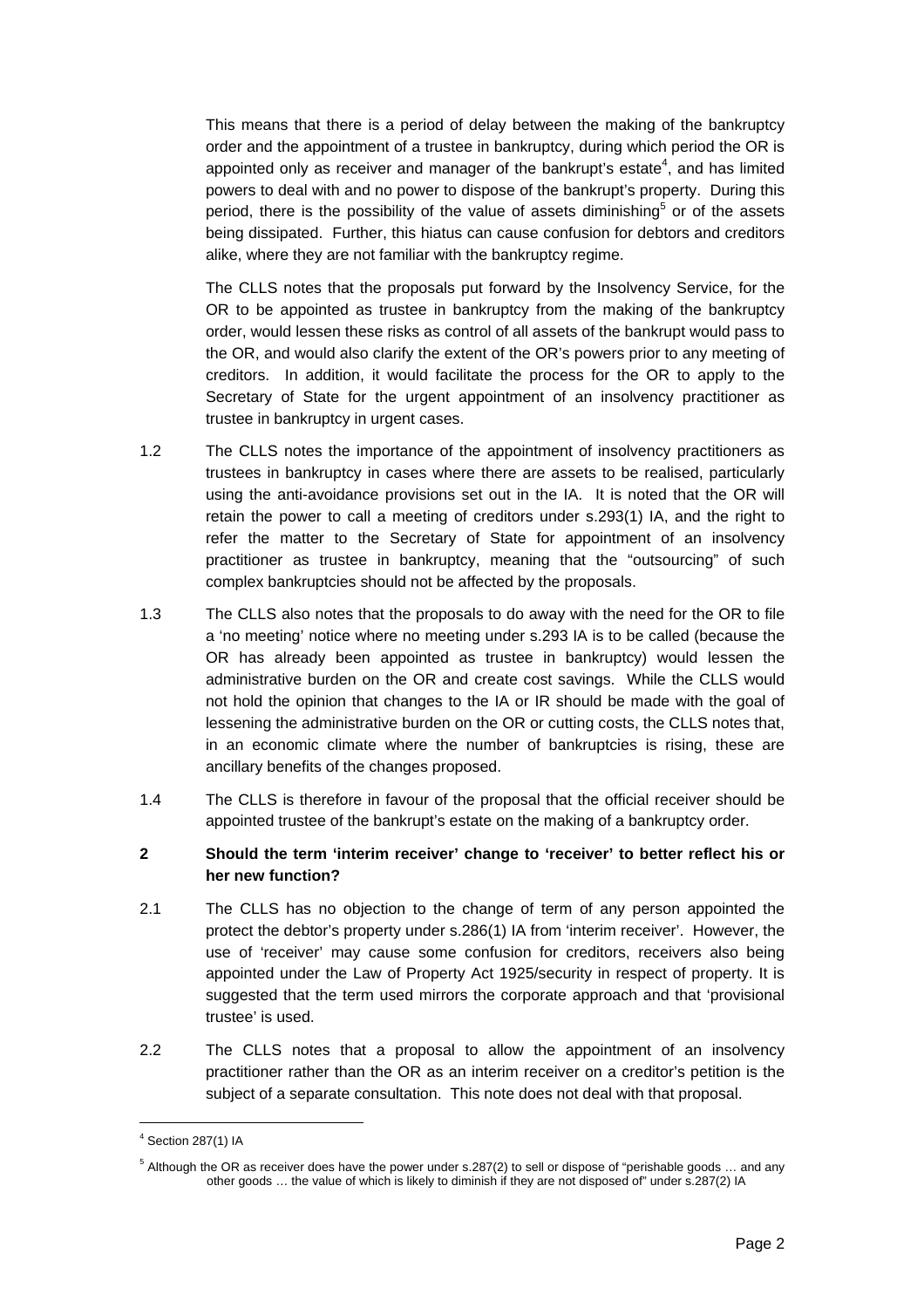- **3 Should the need to file the 'no meeting' notice be removed for company cases where a liquidator is appointed by the secretary of state in the period between the making of the order and the time when the OR is required to inform creditors of his/her decision on whether, or not, to call a meeting?**
- 3.1 The CLLS has no objection removing the need to file a 'no meeting' notice in relation to companies subject to compulsory winding up in circumstances where the OR has made a successful application to the Secretary of State for the appointment of an insolvency practitioner as liquidator in his place, pursuant to section 137(1) IA.
- 3.2 The CLLS notes that the creditors of the company will be informed in any event by the liquidator appointed pursuant to the requirements of section 137(4) IA.
- 1 June 2010

© CITY OF LONDON LAW SOCIETY 2010.

All rights reserved. This paper has been prepared as part of a consultation process. Its contents should not be taken as legal advice in relation to a particular situation or transaction.